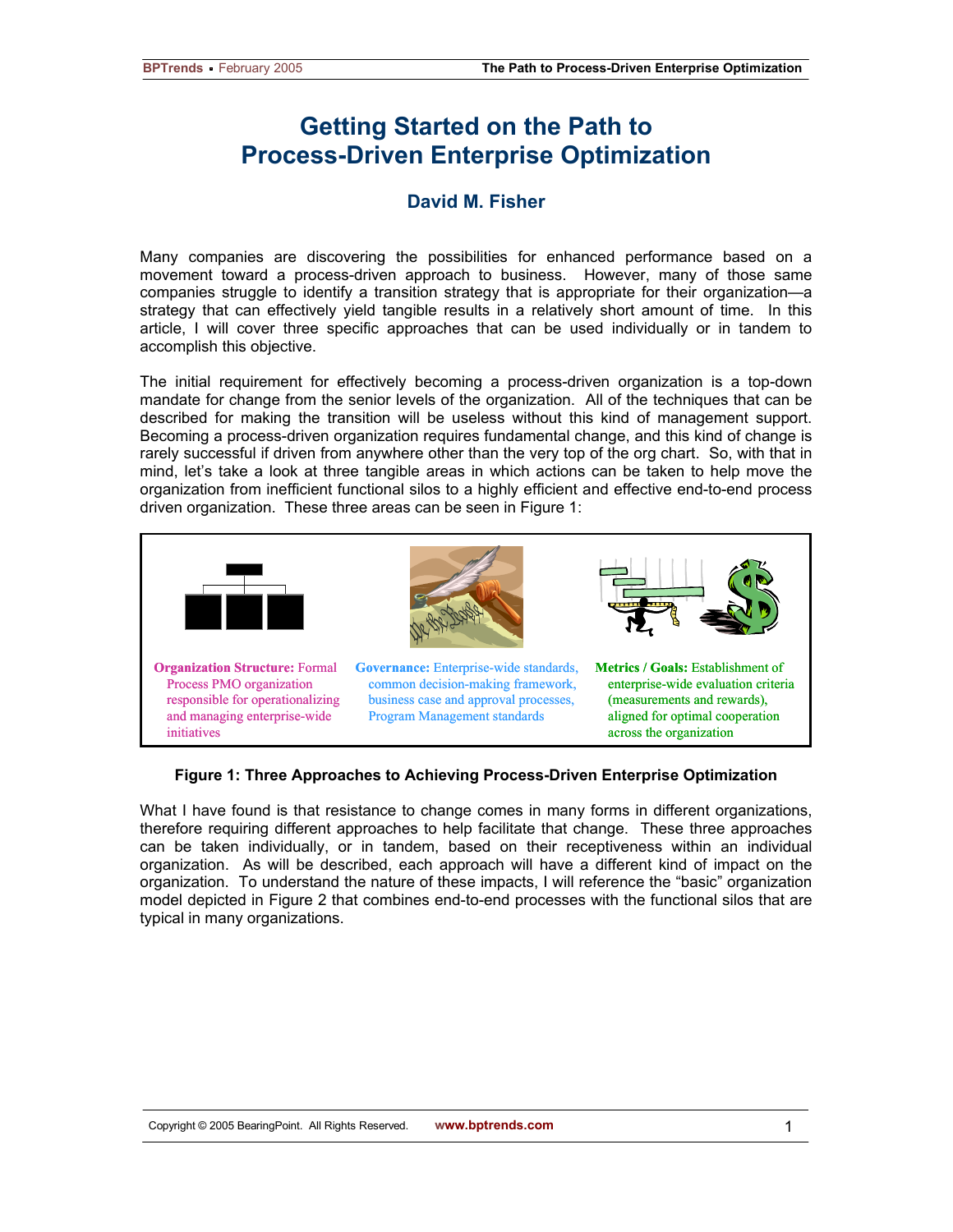

**Figure 2: "Basic" Organization Model** 

As mentioned, each of the approaches mentioned above can be implemented individually or in tandem. First, I'll take a look at the individual approaches that may be necessary to facilitate a rapid transition, and then try to pull it all together into a comprehensive, enterprise-wide solution.



Perhaps the strongest, most immediate means in which to move toward becoming a process-driven organization is to make a fundamental shift in the control of the org chart. I am a strong advocate of this approach, but I have also found that organizational resistance to change tends to be the most extreme with this approach. People don't like to give up power, especially for areas over which they will still have responsibility but now may lack ultimate control. This resistance can be felt throughout the

organization, which is why we have so many functional silos to begin with. Yet we must recognize that what is good for one functional silo may not be ideal for the organization as a whole. One of the quickest ways to alter the mindset from *local* optimization to *enterprise-wide* optimization is to institute management responsibility and accountability to a new organizational entity that is specifically charged with end-to-end process optimization.

The focus of this new entity is to fundamentally analyze the status quo, and then move forward with a rigorous and disciplined approach to designing, developing, testing, and deploying enhanced end-to-end processes. The focus is not on the improvement of an individual department. In fact, oftentimes an individual department may need to lose some level of efficiency in order for the overall process at the enterprise level to be improved. That is one of the reasons why an objective, independent team is required to lead this kind of transformation. This new entity must work in collaboration with the functional entities as the functions still have the responsibility for process execution, but, with this approach, authority rests with this new group. And with that authority comes budgetary responsibility as well, in terms of the approval and prioritization of process improvement initiatives.

In order to make sure that this new organizational entity is making the correct decisions in these areas, this group's leadership must have direct access to the senior-most members of the organization. This kind of ongoing access is the only way to ensure that there is alignment between the company's strategies and the operational design and execution of the processes required to support those strategies. Part of this role is an ongoing balancing act between the often-conflicting objectives of efficiency, effectiveness, quality, and financial impact of their decisions. They also need to objectively balance the competing interests of the different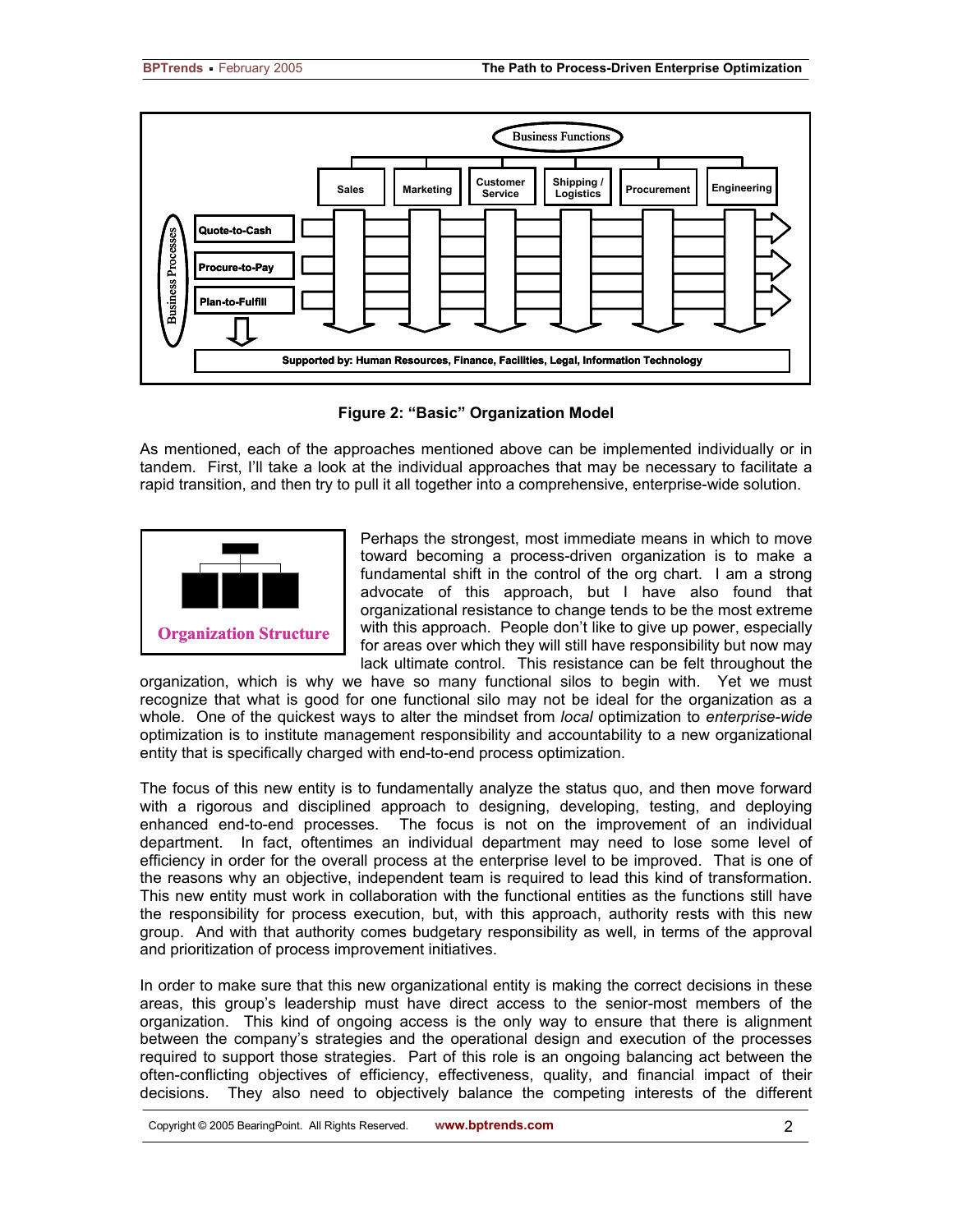functional units. This new entity must be chartered with independence and objectivity in balancing these often-conflicting elements of process optimization, ridding us of the traditionally endless debates amongst the impacted functional teams, and doing so with an eye on the optimization of the enterprise as a whole.

As can be seen in Figure 3, the emphasis of this organizational approach is on the horizontal processes that span the individual functions. However, it should be made clear that I am not advocating simply turning the org chart on its side and realigning the entire company around processes. While some companies have attempted to do this, adoption has been very low. The suggestion is not to create Vice Presidents of Order-to-Cash or Procure-to-Pay, but, rather, to create a senior group of empowered process professionals who will provide leadership and specific direction to the individual business functions that continue to comprise the fundamental execution components of enterprise-wide processes.



**Figure 3: Horizontal Focus of the Process PMO** 

The next question about this approach usually involves the size and scope of this new organizational entity. My end-state vision is for companies to gravitate toward what I call the Process and Information Department, which encompasses numerous responsibilities and broadbased authority to drive fundamental process and information optimization across the organization. (For more information on the vision around the Process and Information Department, please see my article *Introducing the Chief Process and Information Officer*, which appeared in the November 2004 issue of *BPTrends*.) But this end state may not be necessary at the outset of this approach. A scaled-down "Process PMO" may be completely sufficient to initiate this kind of approach to transformation, and this group may focus only on a handful of specific processes at the beginning. The key to this approach is to commit to it at the top of the org chart and get the journey underway. You don't need to "start big" to have an effective approach. The key is to get started, and then build upon success at the pace appropriate for your organization.

Once you get started, a bit part of the success for this organizational approach often rests in the individuals who are placed in these new roles of responsibility and the management support they receive. Make no mistake, this is not just supplying new empowerment for the typical IT organization, which by default is often the only entity focused on end-to-end processes for many companies. This kind of change requires a commitment to a *new* organizational element, staffed with business-focused leaders who have the appropriate understanding of the complex dependencies associated with end-to-end process management and execution. These individuals need to be experienced in multiple areas of the company. They need to be experienced program managers, have superior analytical capabilities, understand the balance between mandates and collaboration, and be able to effectively communicate with IT to ensure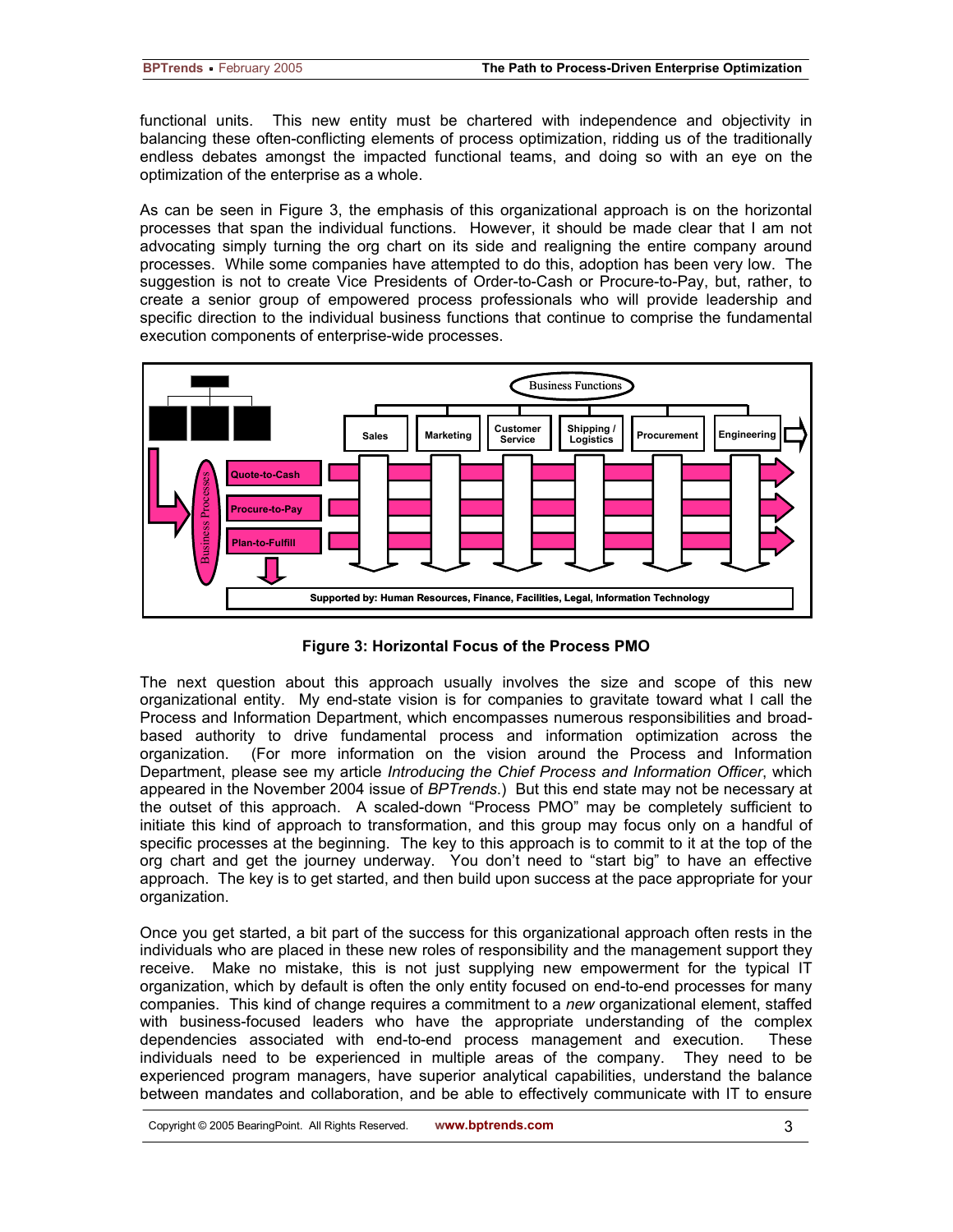that technology is being used in the optimal fashion to achieve the desired results. These individuals may be available within the organization, or may need to come from the outside. In either case, this team needs to be carefully selected and then appropriately empowered to get the job done. A half-hearted attempt to fill these positions with whoever is available, or not to adequately provide senior management support for this new team, will end in disaster. Fulfilling each of these critical success factors will require investment and will not be easy, especially with the natural resistance that will come from the functional units, but this kind of organizational shift can be very powerful in effectively getting an organization started down the path of processdriven enterprise optimization.



with this approach:

For those organizations that would struggle to introduce a formal and empowered Process PMO or full-fledged Process and Information Department, the next approach may seem more palatable. With the Governance approach, there are no changes in the org structure itself; that is, the functions maintain authority over their roles, and maintain responsibility for their portion of process execution. However, specific guidance is provided via the new governance model on how these functional organizations are to manage certain elements of their portion of the business, especially in the context of processes that span multiple functional areas. Specifically, the following areas of process-related governance should be included

- The definition and ongoing monitoring of the governance structure for initiatives and the management of these programs/projects;
- The chartering of a business-focused Enterprise Architecture which describes the organization in terms of its business operations, its systems, and its data, and serves as a reference model for go-forward initiatives;
- The definition and ongoing execution of the process to evaluate and fund crossfunctional initiatives;
- The definition and monitoring of the standards which must be followed to ensure data accuracy and integrity across processes and systems;
- The definition and monitoring of standards for ongoing knowledge transfer related to process design and execution;
- The definition of the key performance indicators which will be used to manage and evaluate individual elements of the organization; and
- The definition and monitoring of standards related to enterprise-wide information security (including information maintained outside the confines of core information systems).

Many organizations have adopted this kind of governance structure, which gets imposed on the vertical functional units (see Figure 4) by way of a Process Steering Committee. Different from the Process PMO, which is staffed by business professionals whose full-time job is to drive the organization toward process optimization, the Process Steering Committee typically consists of senior executives from each of the major business functions in the organization who meet on a periodic basis to review proposed initiatives and monitor ongoing activities. This is not a full-time job, but rather an extension of existing line responsibility.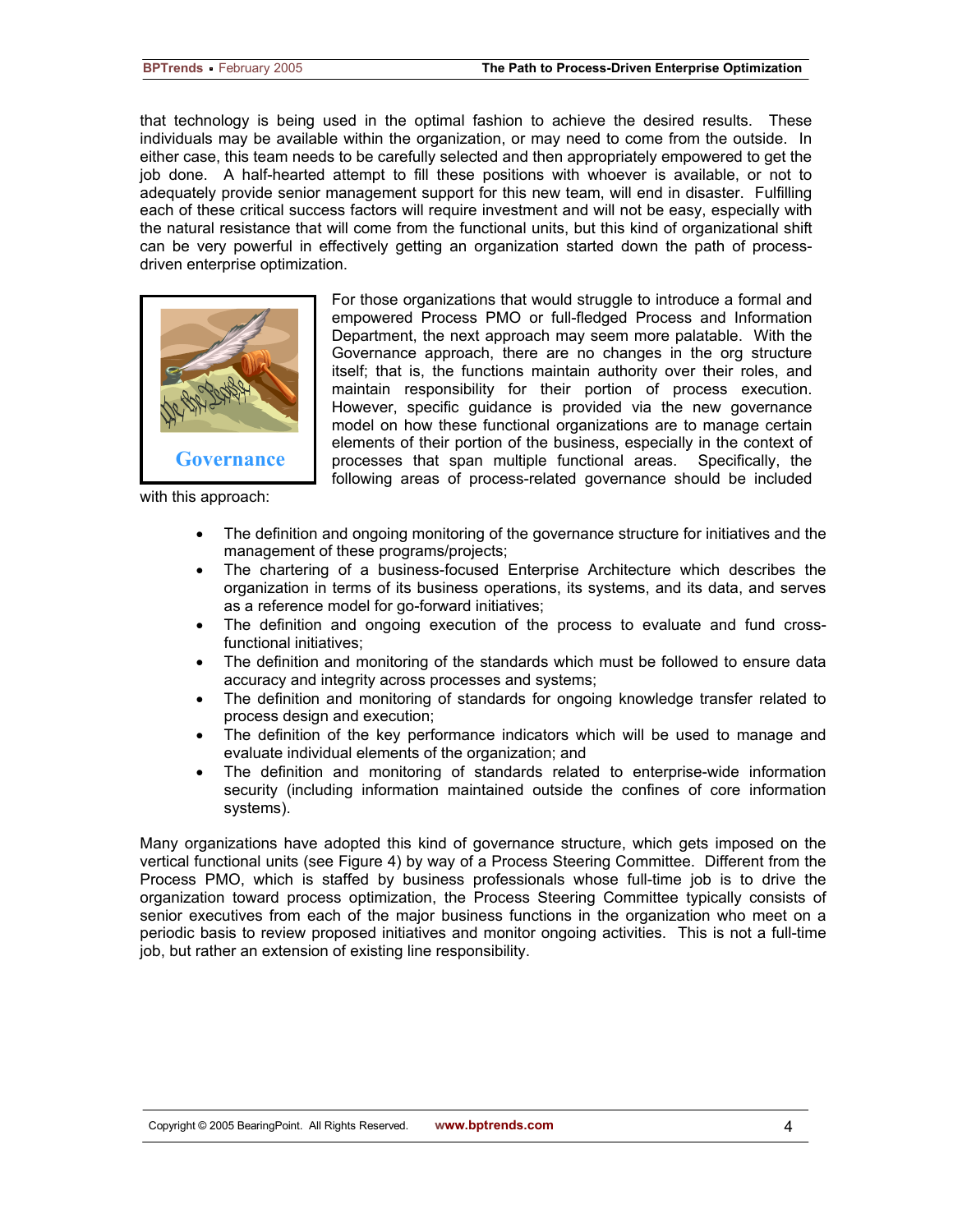

**Figure 4: Vertical Focus of Process Governance** 

While Process Steering Committees are relatively easy to implement and can provide excellent direction for the functional teams, there are clearly issues with this approach as well. These committees tend to be consensus-driven organizations, which often can lead to analysis-paralysis and lengthy delays before adoption of specific proposals. Furthermore, enforcement becomes a major issue, as there is often no operational entity chartered with monitoring adherence to stated policy, and even when violations are reported to the committee, there is often very little this organization is empowered to do to change behavior. Moreover, the leaders assigned to these committees tend to be extremely busy and focused on their own personal part of the organization. Despite their best intentions to spend time on optimizing the company as a whole, they tend to get distracted ten minutes after each committee meeting and spend virtually no time focusing on endto-end optimization until just before the next committee meeting rolls around.

One other common mistake that organizations make when initiating a Process Steering Committee is that they hand the reins to the IT organization. As stated earlier, IT does not have the presence in most organizations to drive fundamental process-focused change. The common perception of IT as the "technology shop" makes it ineffective in trying to build consensus across the functional leaders of the organization around business-focused issues. IT is one enabler of process-driven optimization, but it is rarely effective as the lead entity in driving this kind of transformation. IT should be represented on the committee, but not serve in a leadership capacity.

The Governance approach is appealing because it ruffles the least feathers and is easy to implement without significant cost or disruption. However, the qualities that make this approach attractive are the same qualities that often limit its effectiveness. It can represent a good start on the path toward process-driven enterprise optimization, but will quickly need the benefits of the other approaches in tandem in order to drive long-term, meaningful change.



Some organizations may balk at each of the approaches outlined above that relate to organization structure and even to the more benign enterprise-wide governance structure. However, these organizations may feel comfortable with influencing processdriven optimization by the appropriate use of metrics, including their alignment to performance evaluations and rewards. It has **Metrics / Goals** been commonly stated that "what gets measured, gets done." I believe this is true, especially when these measurements are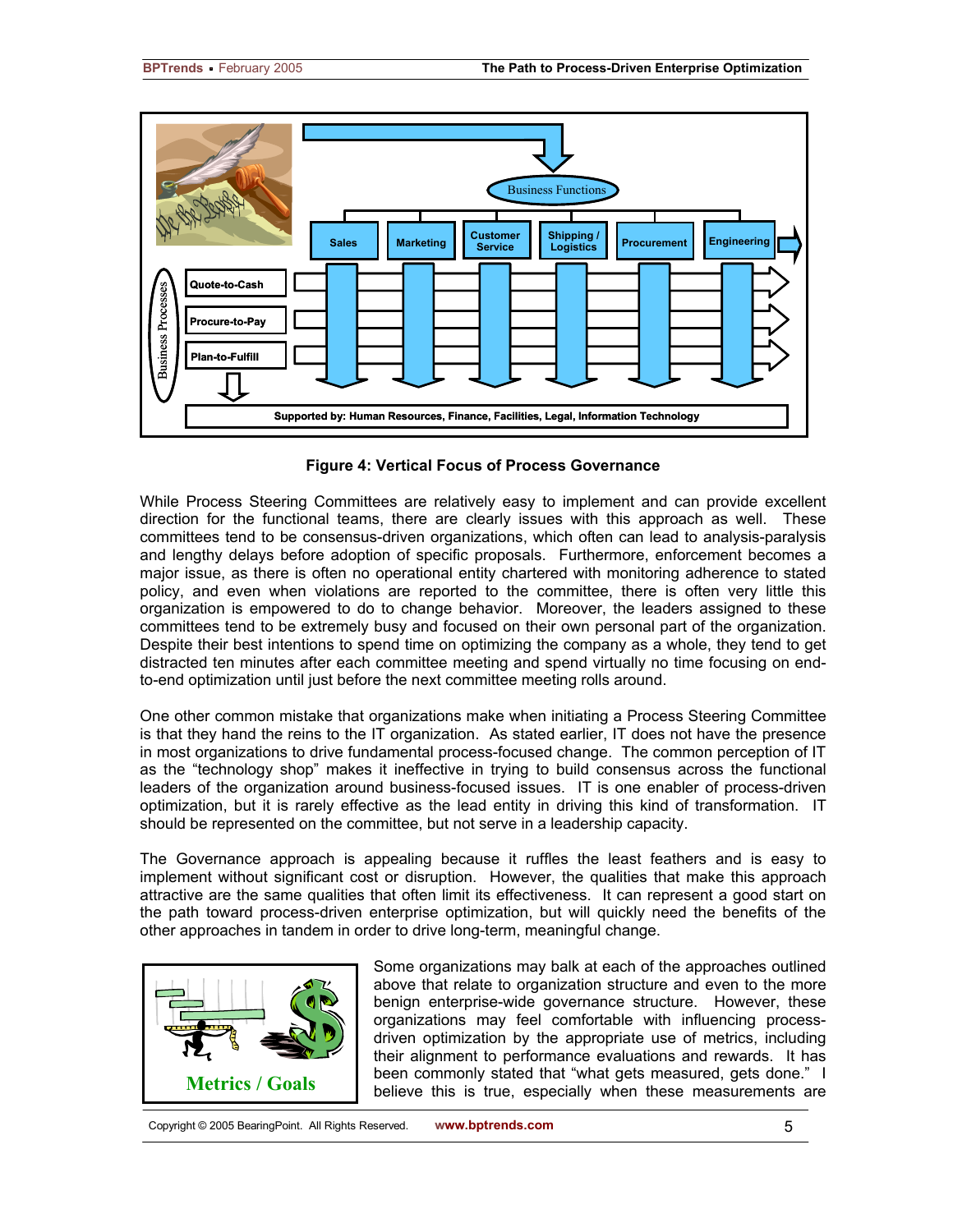specifically tied to individual and team evaluation criteria, and subsequently linked to the rewards process. The challenge, of course, is identifying the right metrics that will drive optimal behavior for the enterprise as a whole.

Typically, metrics used for performance evaluation are focused within a narrow band based on what's most important to specific individuals or small teams. These are the worlds in which these resources operate on a daily basis and appear to have the most direct influence, so these narrowly focused metrics appear appropriate. Unfortunately, reviews of process improvement initiatives often identify process elements that are upstream or downstream from any particular function within that process, and reveal that optimizing the entire value stream may require a negative impact on that particular function. If the evaluation criteria of these functional units are based on the traditional approach of the performance of their particular function, then they will certainly not be motivated to change their performance requirements to their detriment, even if it can be shown that the change will prove beneficial to the organization as a whole. However, identifying metrics that are *shared throughout the value chain* can be quickly utilized to encourage the appropriate focus on enterprise-wide process optimization.

Moreover, function-oriented metrics tend to yield praise or blame for individuals who may only have a small role in the outcome of an end-to-end process. Take the concept of "On-Time Deliveries." Who typically gets evaluated for this metric? Oftentimes this is deemed the responsibility of the Customer Service / Order Management organizations. But what about all the other functions involved in this end-to-end process? To what extent are on-time deliveries influenced by each of the following?

- Aggressive salespeople who promise early delivery to specific customers to win the deal, without the means to fulfill that promise;
- Constant use of the expedite process where everything becomes a "Highest Priority" order and therefore defeats the purpose of having tiered-order priorities;
- Problems in the engineering and manufacturing organizations in meeting the design, test, and build schedules per plan;
- Inaccurate forecasting on parts which results in insufficient quantities available to meet actual demand based on standard lead times;
- Inefficient use of transportation such as when product leaves the factory on time but doesn't meet the commitment for duration of delivery to the customer's door; or
- Ineffective IT systems that are incapable of providing accurate and reliable promise delivery dates.

These are just a few of the elements that can impede On-Time Deliveries, yet this metric is rarely applied to many of these functional units. Companies that can change the way in which they measure and evaluate the performance of their teams by identifying metrics that run the gamut of end-to-end processes, and then can hold each element of the process value chain responsible for the execution of that entire process, will be well-positioned to reap significant benefits. What matters to the customer is "On-Time Delivery." If that is achieved, everyone should win. If it isn't achieved, then everyone involved should share the consequences, thereby encouraging them to become actively involved in identifying the points of failure and encouraging them to work collaboratively to resolve the problem going forward. This particular metric may require enhanced discipline, communication, and even concessions, at times, during the up-front portion of the process (i.e., long before an order is entered into a system) in order to achieve the desired enterprise-wide results. Tying financial rewards to these process-oriented metrics will drive the point home that all elements of the process value chain are accountable for this execution, and that the entire value chain will succeed or fail based on the ultimate result for the customer.

This kind of approach impacts the cross-section of the horizontal processes and the vertical business functions in the organization (see Figure 5). Processes span multiple functions, and the functions need to operate as a seamless stream of activity in order to achieve optimal results.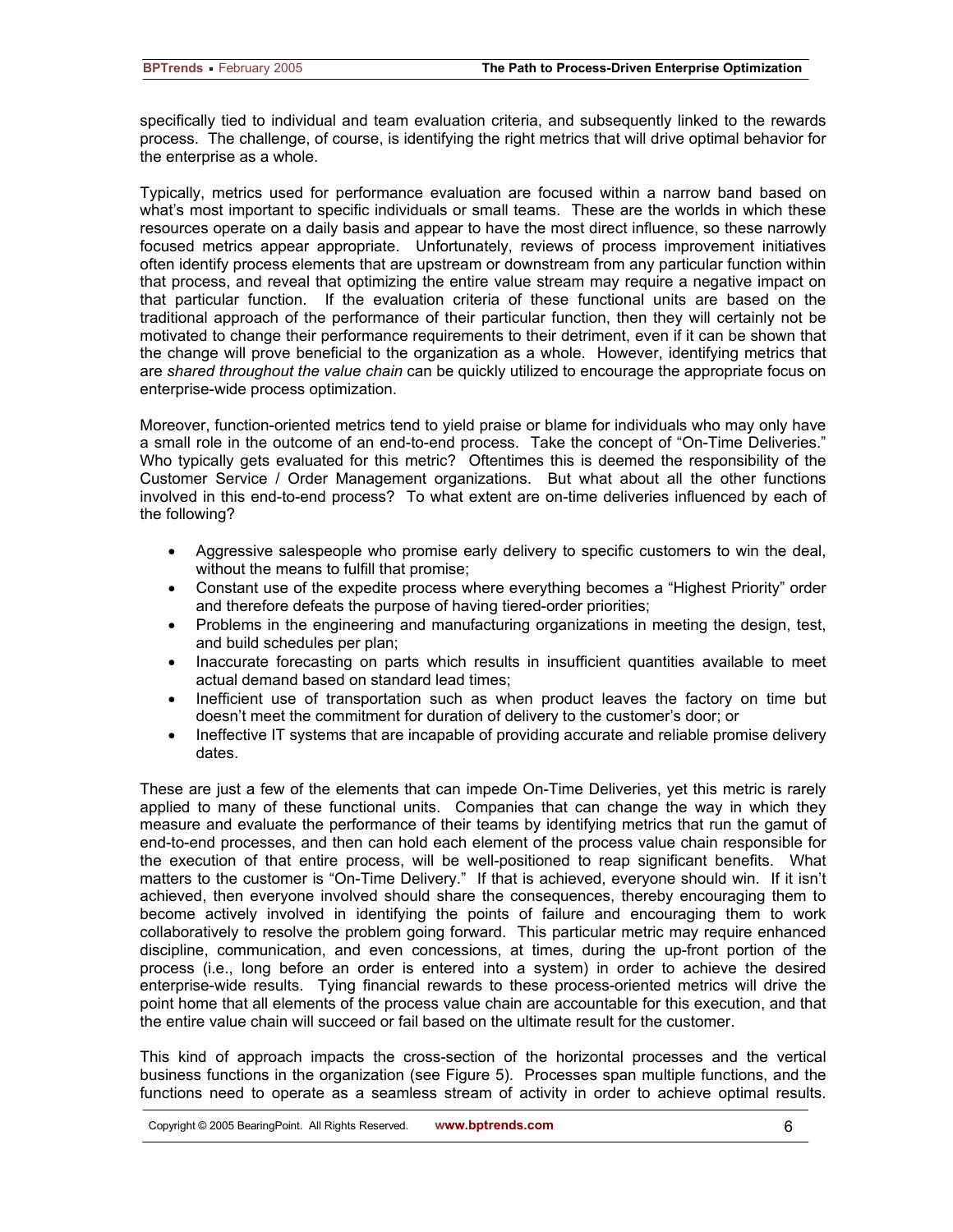Those results need to be measured at each step through the value chain, and across the process as a whole, in order to find areas for improvement and to reward (or punish) those entities that are involved in each element of process execution. This is a great way to quickly create an enterprisewide focus on end-to-end process optimization, and to foster the appropriate spirit of cooperation that is necessary to meet the high demands of customers.



**Figure 5: Intersection of Metrics / Goals Between Processes and Functions** 

The key to making the metric approach work in an organization is to first identify the appropriate metrics for measurement, and then how to apply those measurements across the various business functions. Which metrics should apply only at the function level, and which need to be applied across a larger value chain? How broad is too broad when designing these kinds of controls? I was at a conference recently where one company talked about one of the metrics that it used to instill the appropriate behavior towards process optimization: Perfect Orders. This company went beyond the On-Time Delivery discussion above, and extended the concept from the customer's perspective to what constituted a perfect order, who had a role in fulfilling such an order, and, therefore, who should be evaluated in terms of the company's ability to meet and exceed targets in this broad area. The biggest challenge for many companies in this regard is that no one person or function typically has clear responsibility for "Perfect Orders," another reason why it is such a good idea to utilize this metric! Perfect Orders may drive enhanced customer satisfaction and yield increased sales, but they can only be achieved based on a mutual commitment of all involved in the ultimate end-to-end execution of order fulfillment. Aligning metrics across the value chain can be an excellent way to identify shortcomings in the process; propose and implement enhancements; and, ultimately, achieve that objective in the best interests of the company as a whole.

Once again, the move to process optimization requires acceptance of change, and, in this case, change is necessary in terms of the span and control of performance evaluations. If you want individuals to behave in the best interests of the company as a whole, along the lines of enterprisewide processes, then one could argue that you need to measure and reward people in exactly that fashion. This means that the metrics need to be clearly defined, along with individual responsibilities throughout the value chain. And you need to promote the concept that when the value chain wins, then the company wins, and therefore the individual process participants win.

In an ideal world, each of the approaches mentioned above would be used in tandem in order to quickly and effectively move companies down the path of becoming process-driven organizations, and therefore yield the benefits that come with such a transformation. As such, the ultimate representation of this approach can be seen in Figure 6 that combines all three approaches. This